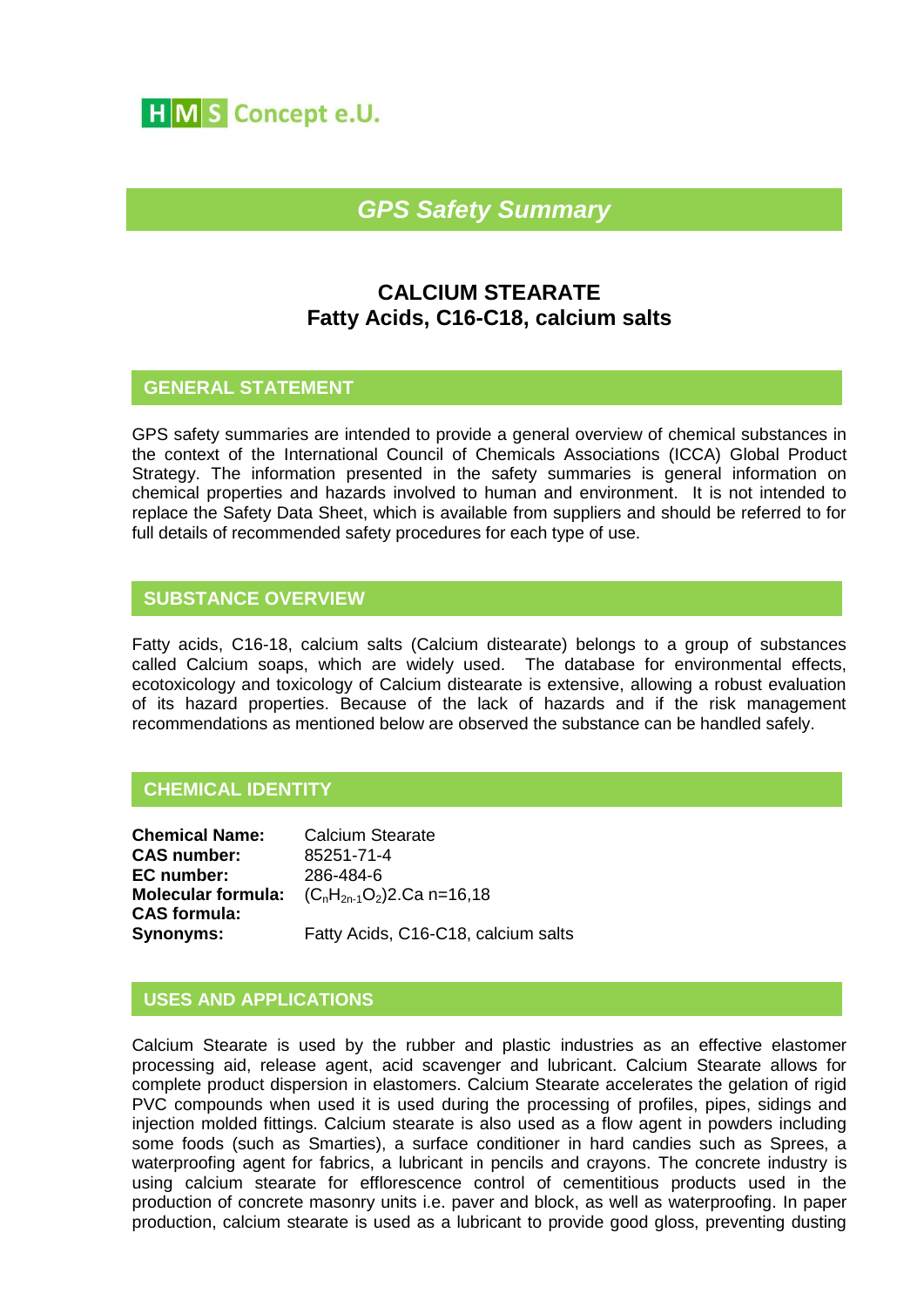and fold cracking in paper and paperboard making. In polyolefines, it can act as an acid scavenger or neutralizer at concentrations up to 1000ppm. It may be used in plastic colorant concentrates to improve pigment wetting. Applications in the personal care and pharmaceutical industry include tablet mold release, anti-tack agent, and gelling agent. Calcium stearate is a component in some types of defoamers.

# **PHYSICAL / CHEMICAL PROPERTIES**

The Calcium Stearate has the following characteristics and physical-chemical properties.

| <b>Property</b>            | <b>Value</b>           |
|----------------------------|------------------------|
| Form                       | Powder                 |
| <b>Physical state</b>      | Solid                  |
| Colour                     | White                  |
| Odour                      | <b>Odourless</b>       |
| <b>Bulk Density</b>        | 300-400 g/L            |
| Melting/boiling point      | $160 - 180 °C$         |
| Flammability (optional)    | Not flammable          |
| Ignition Temperature       | 460 °C                 |
| Self-ignition temperature  | Not Self-ignitable     |
| Explosion limits (lower)   | 30 g/m <sup>3</sup>    |
| Maximum explosion pressure | 9.1 <sub>bar</sub>     |
| Flash point                | No data available      |
| Solubility in water        | 0.004 g/100 mL (15 °C) |

# **HEALTH EFFECTS**

Calcium distearate consists of natural fatty acids and calcium. Fatty acids are natural constituents of the human body and essential components of a balanced human nutrition. Fatty acids are generally judged as not representing a risk to human health. Calcium as essential trace element is also vital. Adverse health effects of calcium distearate are unlikely as both components are vital and effectively processed and regulated in the human body by natural physiological mechanism. The non-toxicity of calcium stearate is proved by extensive testing data which showed no adverse health effects.

| <b>Effect Assessment</b>         | <b>Result</b>                                             |
|----------------------------------|-----------------------------------------------------------|
| <b>Acute Toxicity - Oral</b>     | Based on the available data it is not considered as acute |
|                                  | toxic                                                     |
| <b>Acute Toxicity - Dermal</b>   | Based on the available data it is not considered as acute |
|                                  | toxic                                                     |
| Acute Toxicity - Inhalation      | Based on the available data it is not considered as acute |
|                                  | toxic                                                     |
| Serious damage/eye irritation    | Based on the available data it is not considered as       |
|                                  | irritating.                                               |
| Skin sensitization               | Based on the available data not considered to cause       |
|                                  | allergic skin reaction                                    |
| Toxicity after repeated exposure | Based on the available data not considered as chronically |
| Oral / inhalation / dermal       | toxic when swallowed, inhaled or in contact with skin     |
| Genotoxicity / Mutagenicity      | Based on the available data not considered to cause       |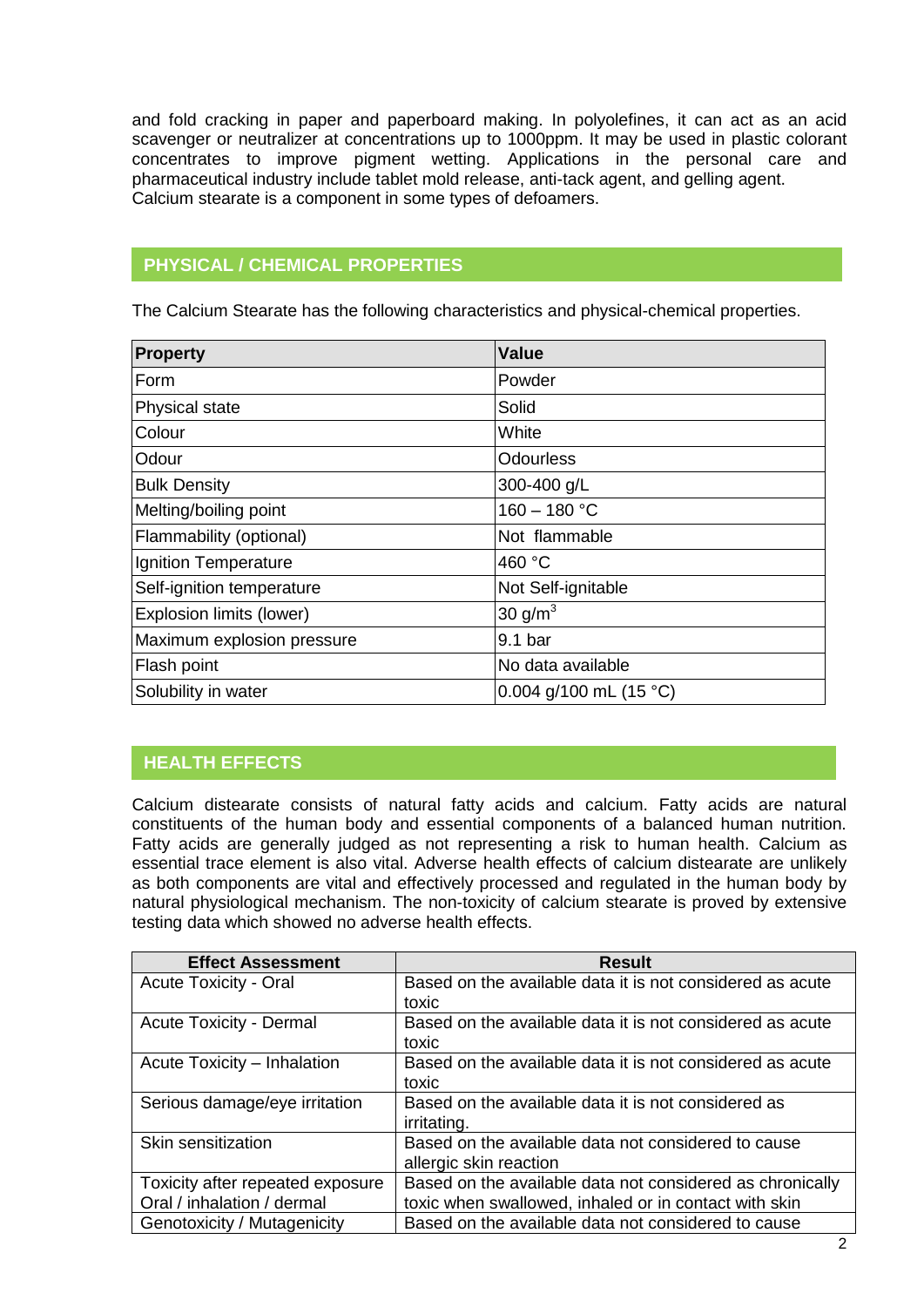|                           | genetic defects                                          |
|---------------------------|----------------------------------------------------------|
| Carcinogenicity           | Based on the available data there is no concern that the |
|                           | substance might cause cancer                             |
| Toxicity for reproduction | Based on the available data there is no concern that the |
|                           | substance might impair fertility or the unborn child     |

No risk characterization was conducted as the substance is not classified as dangerous according to regulation (EC) No 1272/2008 or 67/548/EEC.

# **ENVIRONMENTAL EFFECTS**

#### **Environment Safety Assessment**

Environmental safety is summarized below as a table.

| <b>Fate and behaviour</b> | <b>Result</b>     |
|---------------------------|-------------------|
| Biodegradation            | No data available |
| Bioaccumulation potential | No data available |
| PBT/vPvB conclusion       | No data available |

### **USE AND EXPOSURE**

- **Consumer**: The general public may come in contact with Calcium Stearate series contained plastics.
- **Worker**: Exposure to Calcium stearate series will mainly take place during manufacture and use of Calcium stearate series. The substance is not classified as dangerous therefore specific RMM (Risk Management Measures) are not required. Guidance on safe use is communicated to downstream users by means of MSDS. Exposure to Calcium stearate series of personnel in manufacturing facilities is also considered very low because the process, storage and handling operations are enclosed. Workers who accidentally come in contact with the material should follow the safety measures recommended in MSDS.

### **RISK MANAGEMENT RECOMMENDATIONS**

No exposure assessment was conducted as the substance is not classified as dangerous according to Regulation (EC) No: 1272/2008 or 67/548/EEC.

No risk chracterisation was conducted as the substance is not classified as dangerous according to Regulation (EC) No: 1272/2008 or 67/548/EEC.

Workers should always refer to the corresponding Safety Data Sheet before handling any substance and while using chemicals, general risk management measures should always be adhered to: when using concentrated chemicals always make sure that there is adequate ventilation. Always use appropriate chemical resistant gloves to protect your hands and skin and always wear eye protection such as chemical goggles. Do not eat, drink, or smoke where chemicals are handled, processed, or stored. Wash hands and skin following contact. If the substance gets into your eyes, rinse eyes thoroughly for at least 15 minutes with tap water and seek medical attention. For specific advice please consult the corresponding (Material) Safety Data Sheet of the substance.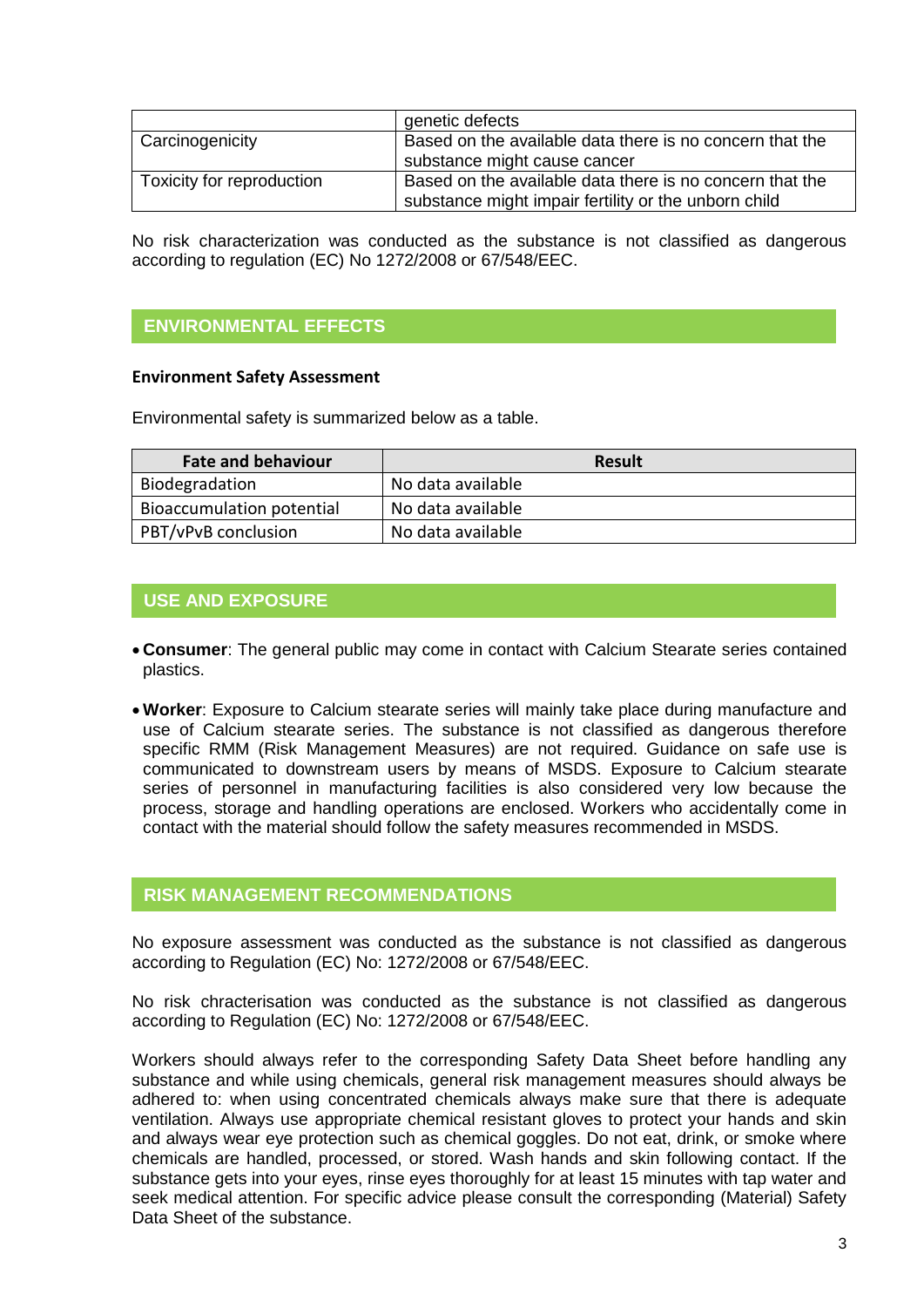All effluent releases that may include the substance must be directed to a (municipal) waste water treatment plant that removes the substance from the final releases to the receiving water.

## **SUBSTANCE REVIEW INFORMATION**

Calcium Stearate series were not registered by the suppliers in the European Union in 2010 in accordance with the REACH regulation (EC) No 1907/2006. This product is exempt under section 9 of Annex V of the registration requirement.

### **REGULATORY INFORMATION / CLASSIFICATION AND LABELLING**

Chemical substances are classified according to their physical, health, and environmental hazards. The hazards are communicated via specific labels and the Safety Data Sheets (SDS). With the GHS (Global Harmonized System) hazard communication has been standardized worldwide so that the intended audience (workers in production, emergency responders and consumers) can better understand the hazards of the chemicals in use. In the EU, the GHS principles have been laid down in the Regulation (EU) No. 1272/2008 (CLP). According to this regulation, Calcium stearate series is not classified and labeled for physicalchemical properties, for health effects.

# **CONTACT INFORMATION**

For further information on this substance or product safety summaries in general:

Dr. Michael Schiller HMS Concept e.U. Am Huegel 1 9601 Arnoldstein Austria

Web: <http://www.hms-concept.net/> Email: [michael.schiller@hms-concept.net](mailto:michael.schiller@hms-concept.net) Mobile: +43 680 3066 114 Skype: dr.michaelschiller

# **ADDITIONAL INFORMATION**

#### **For more information on**:

<http://www.apag.org/new/index.htm>

#### **GLOSSARY**

**Acute toxicity**: Harmful effects reflecting from a single or short term exposure to a substance **Biodegradable**: Decomposition or breakdown of a substance under natural conditions